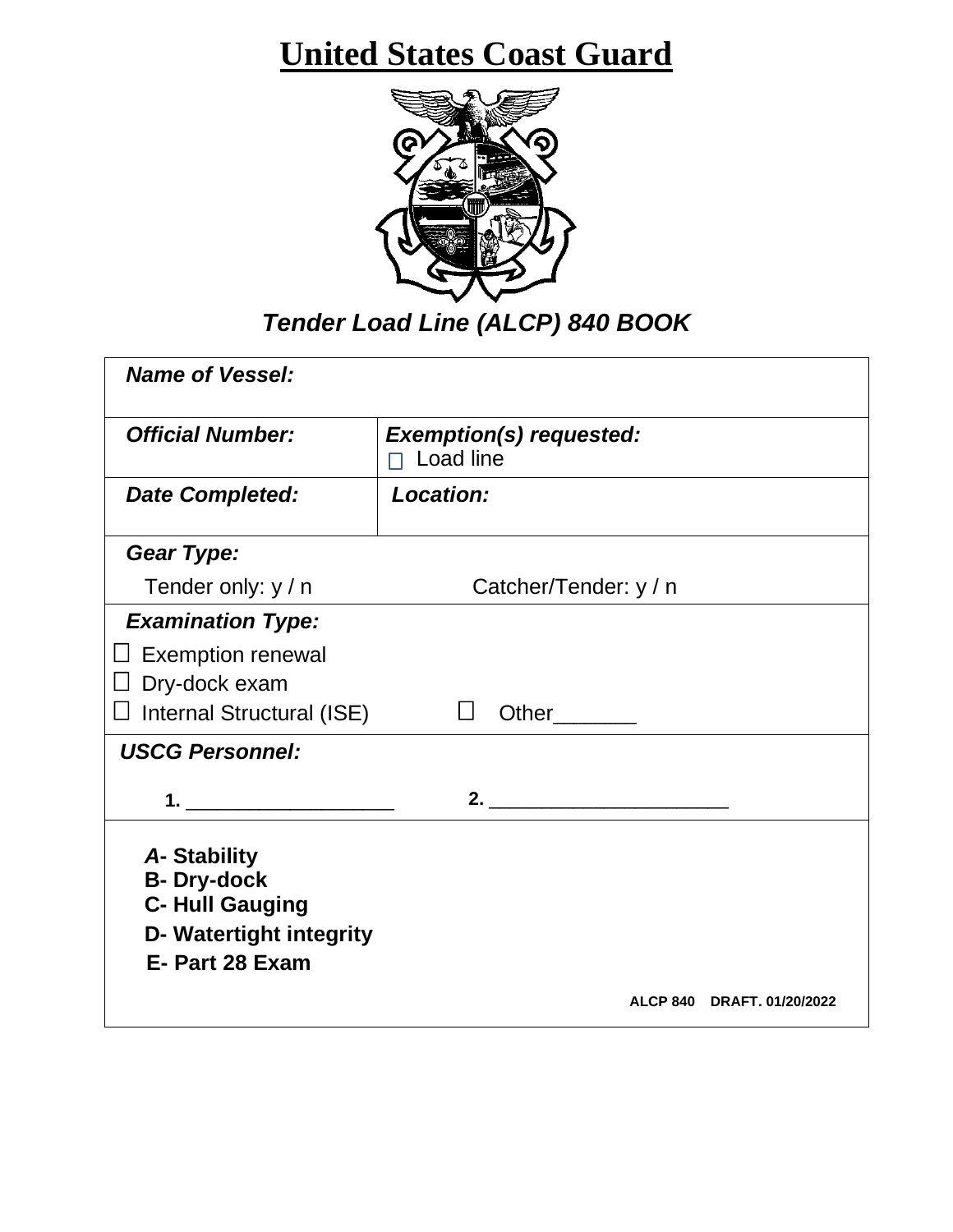| <b>A</b> - Vessel Stability                                                                                                                                                                                                                                                                                                                                                                                                                                                                                                                                                                                                                                               | <b>Interval</b> | <b>References</b> |
|---------------------------------------------------------------------------------------------------------------------------------------------------------------------------------------------------------------------------------------------------------------------------------------------------------------------------------------------------------------------------------------------------------------------------------------------------------------------------------------------------------------------------------------------------------------------------------------------------------------------------------------------------------------------------|-----------------|-------------------|
| $\circ$ 1. Stability Instructions<br>$\Box$ Examine Stability Letter and Addendum<br>$\Box$ Identifies the location of loading mark and draft marks<br>$\Box$ Ensure master and engineer are familiar with stability<br>instructions and addendum                                                                                                                                                                                                                                                                                                                                                                                                                         | <b>TBD</b>      |                   |
| 2. Stability Addendum. Examine stability addendum or LL-11D<br>$\circ$<br>(on vessels with a load line) to ensure it identifies the following:<br>Watertight bulkheads<br>$\Box$ Watertight closures (location, size & type)<br>$\Box$ Weather-tight closures (location, size & type)<br>$\Box$ Coamings and vents (heights and locations)<br>$\Box$ Automatic closure devices, operating stations for doors, hatches,<br>scuttles, chutes, tank vents.<br>$\Box$ Ventilation devices located on the main deck or above<br>$\Box$ Sea valves: location, size, type and remote operating stations.<br>Size and number of freeing ports and drain lines provided.<br>$\Box$ | <b>TBD</b>      |                   |
| 3. 5 Year Stability Review<br>$\circ$<br>$\Box$ Not greater than 5 years since last inclining or verification of<br>stability by deadweight survey.<br>Stability letter reviewed by Marine Safety Center                                                                                                                                                                                                                                                                                                                                                                                                                                                                  | <b>TBD</b>      |                   |

| <b>B</b> - Drydock and Internal Structural Exam                                                                                                                                                                                                                                                                                           | <b>Interval</b> | <b>References</b> |
|-------------------------------------------------------------------------------------------------------------------------------------------------------------------------------------------------------------------------------------------------------------------------------------------------------------------------------------------|-----------------|-------------------|
| 1. Sea connections                                                                                                                                                                                                                                                                                                                        | <b>TBD</b>      |                   |
| 2. Stern bushing(s), Rudder post(s)<br>O                                                                                                                                                                                                                                                                                                  |                 |                   |
| <b>3. Weldments.</b> Visually examine condition of all welds for<br>O<br>(1) Washed out welds, (2) Cracking, (3) Excess pitting/corrosion                                                                                                                                                                                                 |                 |                   |
| $\circ$ 4. Shell Plating. Visually examine the condition of all shell plating 4<br>which constitutes the watertight envelope.                                                                                                                                                                                                             |                 |                   |
| <b>4. Sea Chests</b><br>O<br>$\Box$ Open for examination<br>Check all welds, plating and thru -hull penetrations                                                                                                                                                                                                                          | <b>TBD</b>      |                   |
| ○ 5. Sea and Overboard Valves<br>$\Box$ All valves within 6 inches and below of the deepest load<br>waterline must be opened for examination and examined:<br>$(1)$ Seats $(2)$ Guides $(3)$ Body $(4)$ Stem<br>Valves located as close as possible to the side shell plating<br>Valves are steel, bronze or other approved material<br>⊔ | <b>TBD</b>      |                   |
| <b>6. Sea Strainers.</b> Open for examination and clean<br>O                                                                                                                                                                                                                                                                              | <b>TBD</b>      |                   |
| $\circ$ 7. Valves for emergency bilge suction (if equipped), open for<br>examination and examined                                                                                                                                                                                                                                         | <b>TBD</b>      |                   |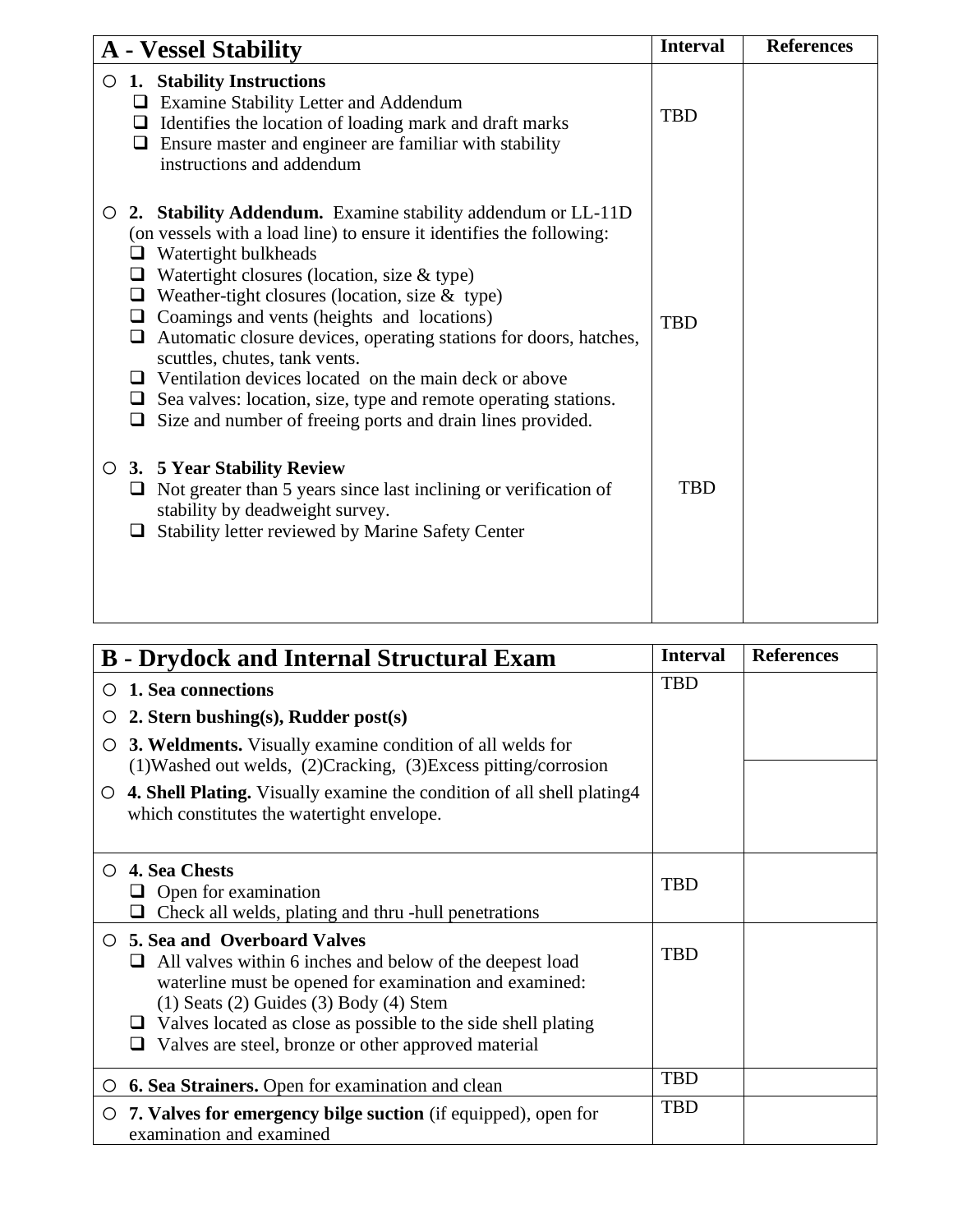| $\circ$ 8. Internal Examination of Integral Fuel Oil Tanks       | <b>TBD</b> |  |
|------------------------------------------------------------------|------------|--|
|                                                                  | <b>TBD</b> |  |
| $\circ$ 9. Examination of internal spaces                        |            |  |
|                                                                  |            |  |
| 10. Keel Coolers<br>$\bigcirc$                                   | <b>TBD</b> |  |
|                                                                  |            |  |
| $\circ$ 11. Hull Markings                                        | <b>TBD</b> |  |
| $\Box$ Examine fore and aft draft marks                          |            |  |
| Examine ACSA Maximum Loading Marks<br>⊔                          |            |  |
| — Horizontal white mark 12 inches long, 1 inch wide              |            |  |
| - Permanently marked by weld bead, punch marks or flat bar       |            |  |
| - Location as identified in the addendum to the stability letter |            |  |
| - Port and starboard sides                                       |            |  |
| Examine Maximum Loading marks                                    |            |  |

| C- Hull thickness gauging                                                                                                                                                                                                                                                                                                                                                                                                                                                                                             | <b>Interval</b>                                                                                 | <b>References</b> |
|-----------------------------------------------------------------------------------------------------------------------------------------------------------------------------------------------------------------------------------------------------------------------------------------------------------------------------------------------------------------------------------------------------------------------------------------------------------------------------------------------------------------------|-------------------------------------------------------------------------------------------------|-------------------|
| 1. Periodic gauging requirement<br>Obtain copy of gauging report<br>Gauging's shall include, but not limited to the following:<br>— Three transverse sections in the midship 0.5L<br>— Internals of the fore and after saltwater peak tanks<br>- Wind and water strakes, port and stbd, full length<br>- All exposed main deck plating & superstructure deck<br>- Two shots on each bottom plate at the discretion of the<br>attending Marine Inspector<br>— Sea chests<br>Other suspected areas throughout the hull. | Utilized<br><b>as</b><br>needed,<br>for<br>further<br>investigat<br>ion of<br>suspect<br>areas. |                   |

|  | D - Watertight and Weathertight Integrity | Interval | References |
|--|-------------------------------------------|----------|------------|
|--|-------------------------------------------|----------|------------|